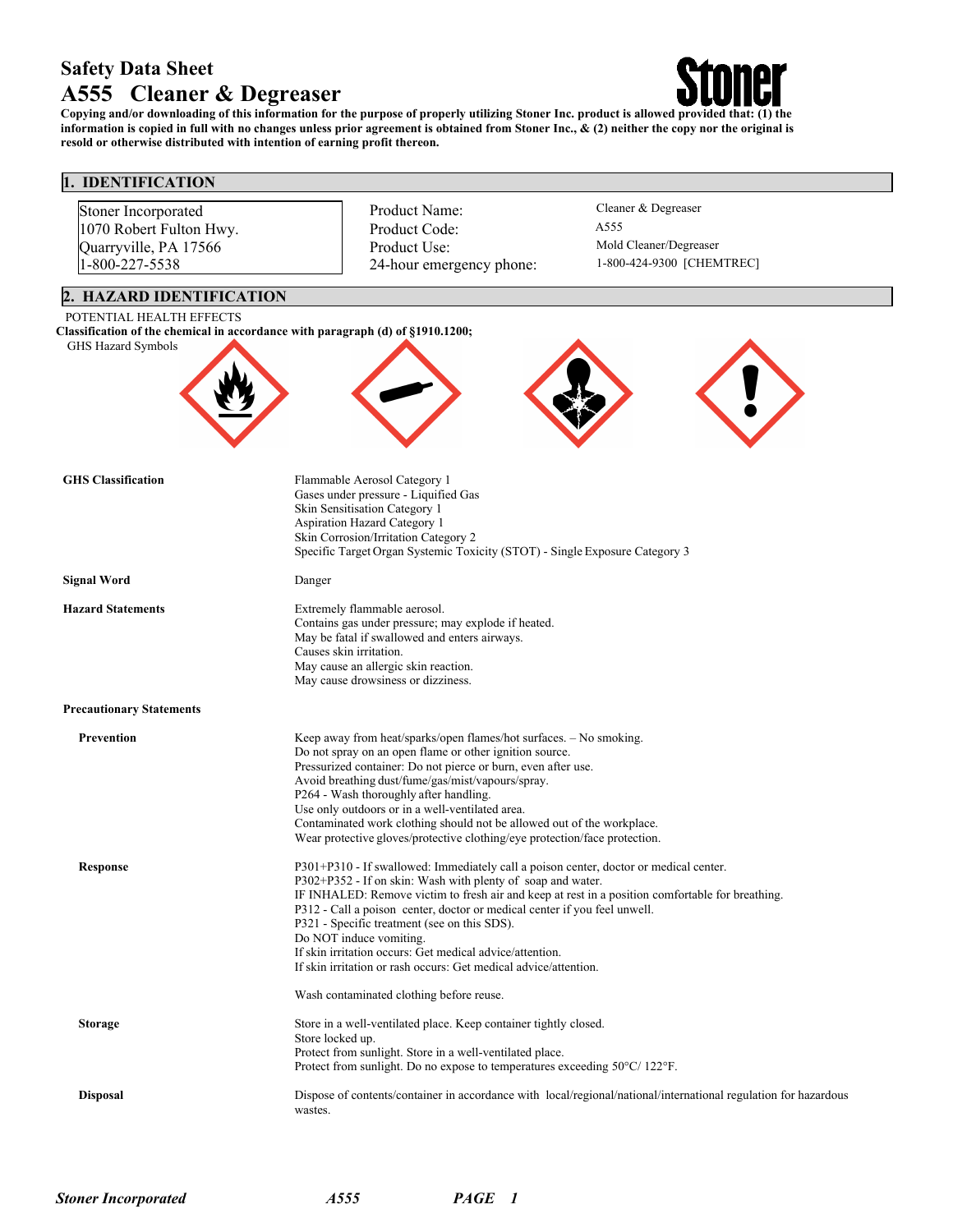#### **3. COMPOSITION/INFORMATION ON INGREDIENTS**

| <b>COMPONENT</b>               | CAS#               | Percent      |                                      |               |
|--------------------------------|--------------------|--------------|--------------------------------------|---------------|
| Petroleum distillates          | 64741-65-7         | $60 - 80$    |                                      |               |
| Ether propellant               | $115 - 10 - 6$     | 1-20         |                                      |               |
| Hydrocarbon propellant         | 68476-86-8         | $1-20$       |                                      |               |
| Citrus distillates             | 5989-27-5          | $0.1 - 0.99$ |                                      |               |
| HMIS® III* HAZARDOUS WARNINGS: |                    |              |                                      |               |
| Health:                        | Flammability:<br>4 | Physical:    | Personal<br>Protective<br>Equipment: | See Section 8 |

\* See www.paint.org/hmis or call the ACA at 1 (202) 462-6272 for more information on this current rating system.

| 4. FIRST AID MEASURES |                                                                                                                                                                                                                                                                |  |  |  |
|-----------------------|----------------------------------------------------------------------------------------------------------------------------------------------------------------------------------------------------------------------------------------------------------------|--|--|--|
| Eyes:                 | Immediately flush eyes gently with plenty of water for at least 15 minutes while holding eyelids apart. If symptoms persist or there<br>is visual difficulty, seek medical attention.                                                                          |  |  |  |
| Skin Contact:         | In case of contact, immediately wash contaminated area with plenty of water for at least 15 minutes. Seek medical attention if<br>symptoms persist. Wash clothing before reuse. For liquid contact, treat for frostbite if necessary.                          |  |  |  |
| Ingestion:            | Do not induce vomiting. Aspiration into the lungs can cause serious damage. Contact a physician, medical facility, or poison<br>control center immediately. If vomiting occurs spontaneously, keep head below hips to prevent aspiration of liquid into lungs. |  |  |  |
| Inhalation:           | Remove to fresh air. If not breathing, give artificial respiration. If breathing is difficult, give oxygen. Seek immediate medical<br>attention.                                                                                                               |  |  |  |

#### NOTES TO PHYSICIAN:

This material is an aspiration hazard. Because of possible disturbances of cardiac rhythm, catecholamine drugs, such as epinephrine, should be used only in situations of emergency life support. Preexisting disorders of the following organs (or organ systems) may be aggravated by exposure to this material: skin; lung (for example, asthma-like conditions);

### **5. FIRE FIGHTING MEASURES** Fire and/or Explosion Hazards: This product contains a component(s) that is considered an extremely flammable gas(es), which has vapors that are heavier than air and may travel along the ground or be moved by ventilation and ignited by heat, pilot lights,

|                             | are neavier than air and may travel along the ground or be moved by ventilation and ignited by neat, priot lignts,   |
|-----------------------------|----------------------------------------------------------------------------------------------------------------------|
|                             | or other flames and ignition sources at locations distant from the material's handling point. Containers may rupture |
|                             | or explode under fire conditions.                                                                                    |
| Fire Fighting Instructions: | Use CO2, foam or dry chemical. Water is generally not effective and may spread fire; however, water spray may        |
|                             | be used from a safe distance to cool closed containers and protect surrounding area.                                 |

# **6. ACCIDENTAL RELEASE MEASURES**

#### STEPS TO BE TAKEN IF MATERIALIS RELEASED OR SPILLED:

Ventilate contaminated area. Remove all sources of ignition. Wearappropriate personal protective equipment (PPE). Stop or reduce discharge if it can be done safely. Avoidrun-off into storm sewers and ditches which may lead to natural waterways. If runoff occurs, notify authorities as required. Clean up with absorbent material. Place absorbent materials into container and close it tightly. Dispose of container properly.

#### **7. HANDLING AND STORAGE**

Handling: Do not use near ignition sources. Avoid prolonged or repeated contact with skin. Use with adequate ventilation. Avoid prolonged or repeated breathing of vapor. This material can be harmful or irritating. Normal precautions common to safe manufacturing practice should be followed in handling and storage.

Storage: Store in a cool, dry, well ventilated area away from all sources of ignition. Empty container may contain residues which are hazardous. Do not store at temperatures above 122 degrees F. Store away from oxygen cylinders or other oxidizing materials and possible ignition sources. Ground all equipment and cylinders before use. Store away from incompatible materials such as materials that support combustion (oxidizing materials) and corrosive materials (strong acids or bases).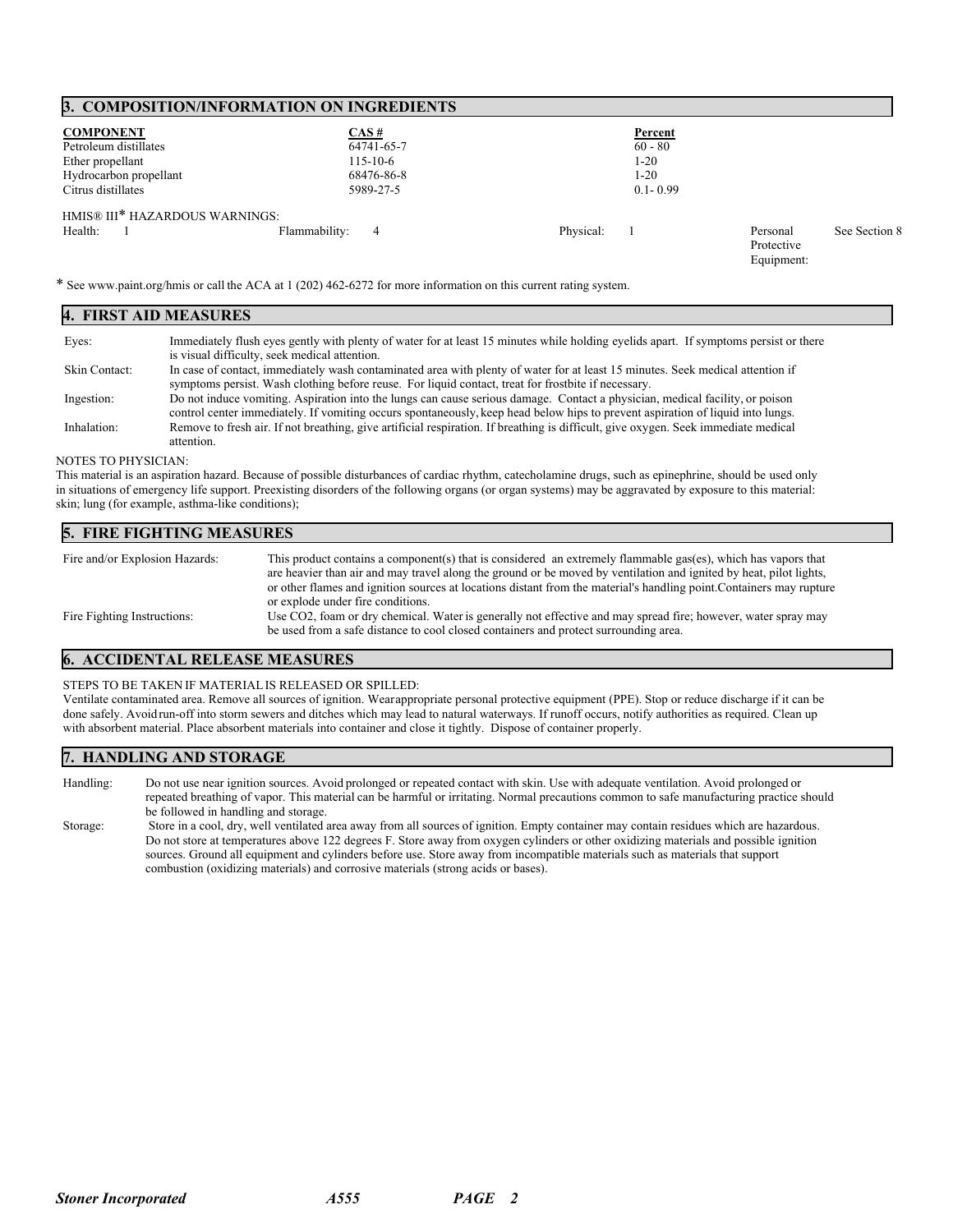#### **8. EXPOSURE CONTROLS / PERSONAL PROTECTION**

| Engineering Controls:   | Ventilation should be adequate to prevent exposures above the limits indicated below in this section of the SDS (from<br>known, suspected or apparent adverse effects). Ventilation is required to maintain operator exposure below published<br>exposure limits.                                                      |                 |                 |                                         |  |
|-------------------------|------------------------------------------------------------------------------------------------------------------------------------------------------------------------------------------------------------------------------------------------------------------------------------------------------------------------|-----------------|-----------------|-----------------------------------------|--|
| Eve Protection:         | Wear chemically resistant safety glasses with side shields when handling this product. Wear additional eve protection such as<br>chemical splash goggles and/or face shield when the possibility exists for eye contact with splashing or spraying liquid or<br>airborne material. Have an eye wash station available. |                 |                 |                                         |  |
| Skin Protection:        | The use of chemically resistant gloves is recommended if there is any possibility of prolonged or repeated liquid contact with<br>skin.                                                                                                                                                                                |                 |                 |                                         |  |
| Respiratory Protection: | Use NIOSH approved respirator where there is likelihood of inhalation of the product mist, spray or aerosol. A supplied air<br>respirator should be used if ventilation is not sufficient to maintain exposure limits.                                                                                                 |                 |                 |                                         |  |
| <b>COMPONENT</b>        | <b>ACGIH TLV</b><br>CAS #<br><b>OSHA PEL</b><br><b>OTHER</b>                                                                                                                                                                                                                                                           |                 |                 |                                         |  |
| Petroleum distillates   | 64741-65-7                                                                                                                                                                                                                                                                                                             | 100 ppm TWA     | $500$ ppm       | Not established                         |  |
| Ether propellant        | $115 - 10 - 6$                                                                                                                                                                                                                                                                                                         | Not established | Not established | $1,000$ ppm $8 \& 12$ hr. TWA<br>(Mfr.) |  |
| Hydrocarbon propellant  | 68476-86-8                                                                                                                                                                                                                                                                                                             | $1000$ ppm      | Not established | Not established                         |  |
| Citrus distillates      | 5989-27-5                                                                                                                                                                                                                                                                                                              | Not established | Not established | Not established                         |  |

# **9. PHYSICAL AND CHEMICAL PROPERTIES**

| Physical State:                     | Aerosol can       | Lower Flammability Limit (%):             | Not applicable    |
|-------------------------------------|-------------------|-------------------------------------------|-------------------|
| Appearance:                         | Clear Colorless   | Upper Flammability Limit (%):             | Not applicable    |
| Odor:                               | Citrus            | Vapor Pressure (PSIG $\omega$ 70°F):      | No data available |
| Odor Threshold:                     | Mild              | Vapor Density [air = 1]:                  | >1.0              |
| pH:                                 | Not applicable    | Relative Density (H2O=1):                 | 0.72              |
| Melting/Freezing Point $(°F)$ :     | No data available | Solubility in Water:                      | Not determined    |
| Boiling Point $(°F)$ :              | No data available | Partial Coefficient: n-<br>octanol/water: | No data available |
| Flash Point ( ${}^{\circ}$ F PMCC): | Not applicable    | Autoignition Temperature (°F):            | Not applicable    |
| Evaporation Rate:                   | Not determined    | Decomposition Temperature (°F):           | No data available |
| Flammability (solid, gas):          | No data available | Viscosity, dynamic $(cSt)$ :              | No data available |
| Percent VOCs (%):                   | $80 - 100$        |                                           |                   |

# **10. STABILITY AND REACTION**

| Chemical Stability:     | Stable.                                                                                                                 |
|-------------------------|-------------------------------------------------------------------------------------------------------------------------|
| Conditions to Avoid:    | Avoid contact with: Strong oxidizing agents. Ignition sources such as open flames, sparks, static discharges or glowing |
|                         | metal surfaces. Oxidizers. Acetic acids Organic acid anhydrides. Powdered metals.                                       |
| Decomposition Products: | Burning can produce the following combustion products: Carbon dioxide and carbon monoxide. Various hydrocarbons.        |
|                         | If heated with peroxides present, violent decomposition can occur.                                                      |

### **11. TOXICOLOGICAL INFORMATION**

| Reproductive $&$<br>Developmental Toxicity:    | No data available. |                           |
|------------------------------------------------|--------------------|---------------------------|
| IARC Carcinogen Designation: No data available |                    |                           |
| Ingredient<br>No data available                | CAS#               | <b>Toxicological Data</b> |

# **12. ECOLOGICAL INFORMATION**

| Ecological Toxicity:<br>Mobility: | No data available<br>No data available |            |                                      |
|-----------------------------------|----------------------------------------|------------|--------------------------------------|
| Ingredient                        |                                        | $CAS \#$   | <b>Toxicological Data</b>            |
| Petroleum distillates             |                                        | 64741-65-7 | Aquatic LC50 Bl gill $> 1000$ mg/L   |
|                                   |                                        |            | 24HR EC50 Daphnia $> 1000$ mg/L      |
|                                   |                                        |            | 24HR EC50 AQUATIC PLANTS > 1000 mg/L |
| Ether propellant                  |                                        | 115-10-6   | 48HR NOEC GUPPIES > 4000 mg/L        |
|                                   |                                        |            | 48HR NOEC Daphnia $> 4000$ mg/L      |
|                                   |                                        |            | No data available                    |

### **13. DISPOSAL CONSIDERATIONS**

Disposal : Dispose according to Federal, State and local regulations.

### **14. TRANSPORTATION INFORMATION**

| Agency<br><b>DOT</b> | UN Number<br>`JN1950 | <b>Proper Shipping name</b><br>Aerosols, Flammable† | <b>Hazard Class</b><br>4. | <b>Packing Group</b><br>Not applicable |
|----------------------|----------------------|-----------------------------------------------------|---------------------------|----------------------------------------|
| <b>IATA</b>          | <b>ID8000</b>        | Consumer Commodity†                                 |                           | Not applicable                         |
| <b>IMDG</b>          | JN1950               | Aerosols, Flammable†                                | 4.,                       | Not applicable                         |

† "Limited Quantities" may be applicable for this transportation mode.

*Stoner Incorporated A555 PAGE 3*